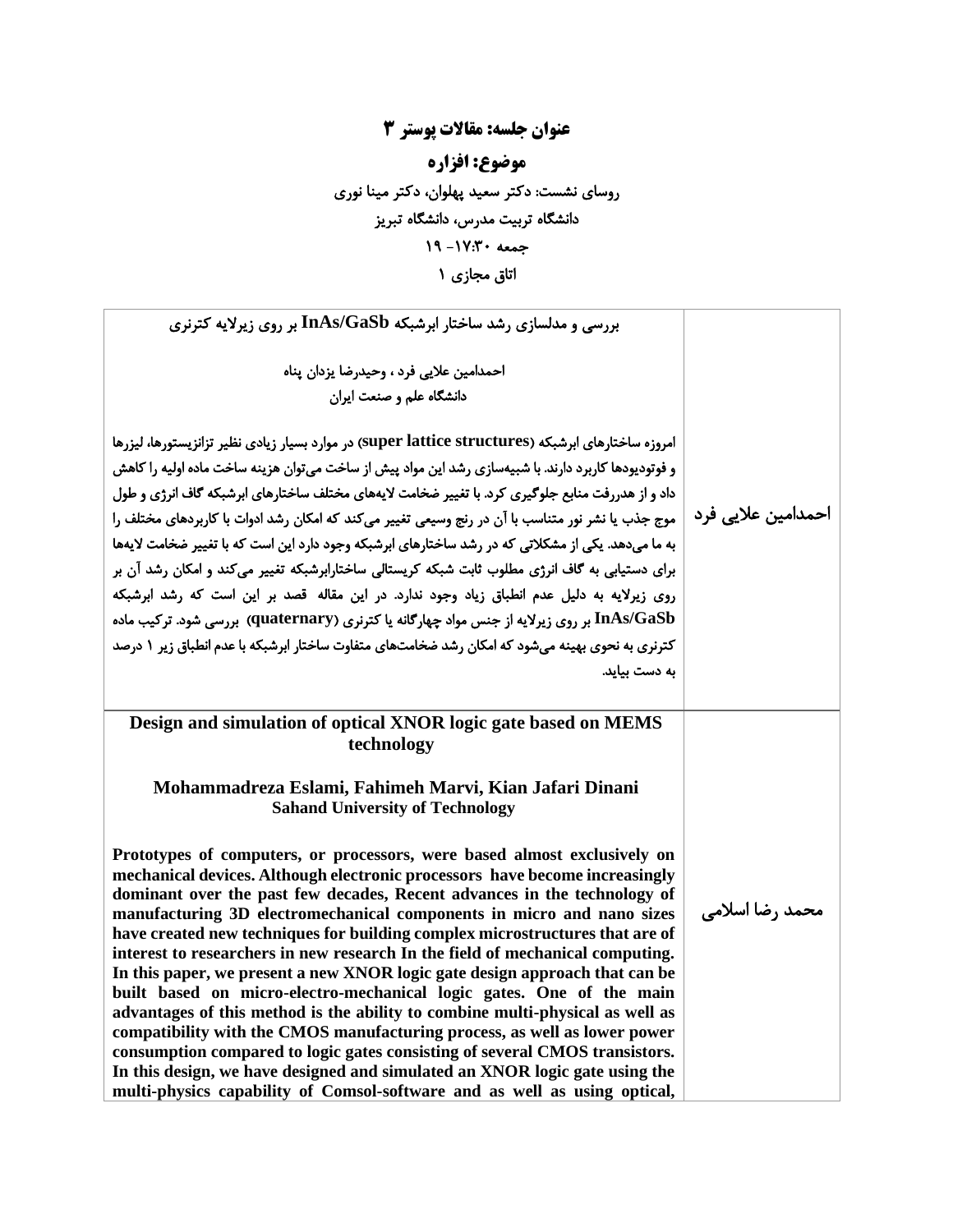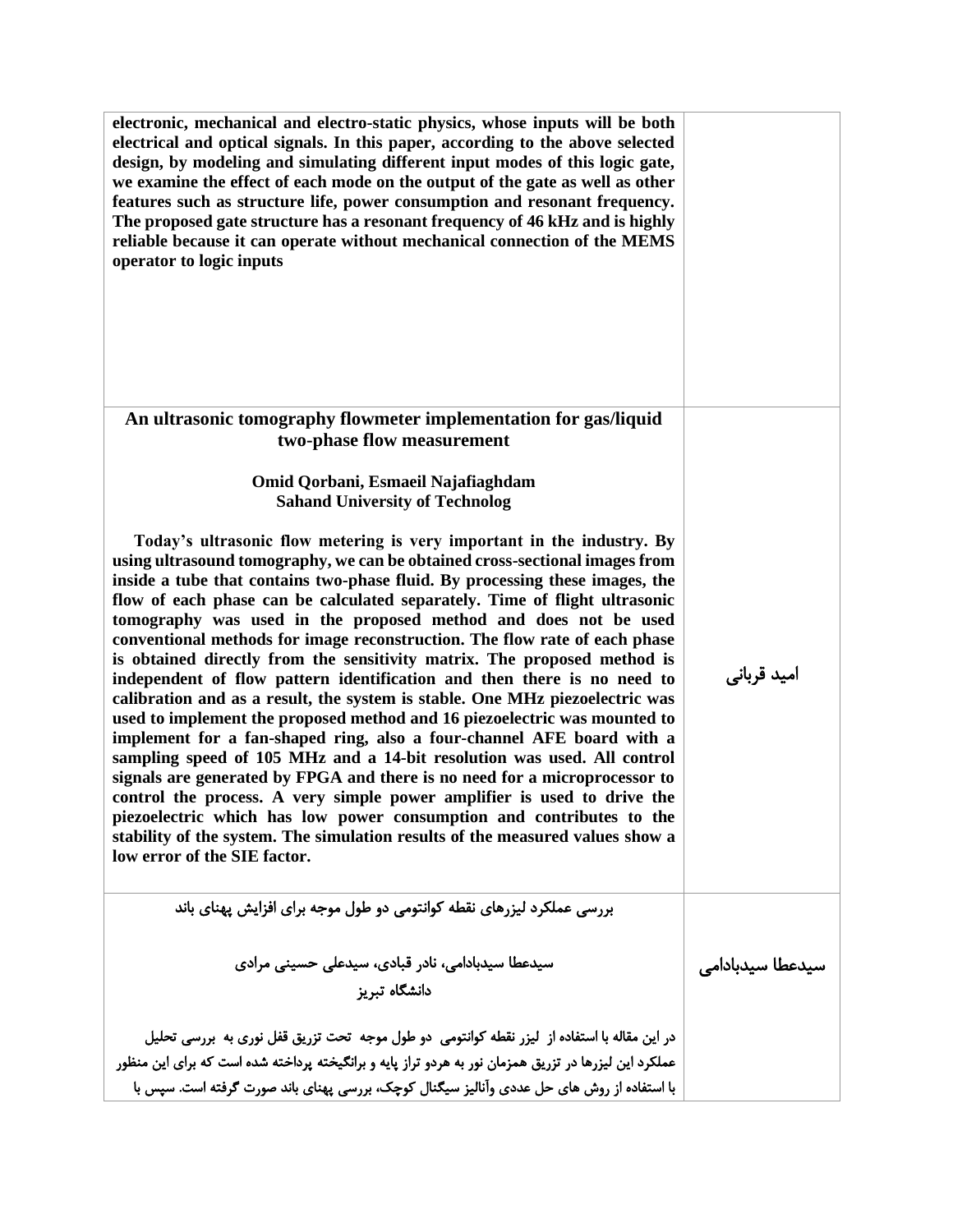| مقایسه ای بین تزریق در حالت منفرد به هر تراز با تزریق همزمان به هردو تراز در نسبتهای تزریق مختلف و<br>فرکانس های ناتنظیمی مختلف، به بررسی نتایج در جهت افزایش پهنای باند پرداخته شده است.                                                                                                                                                                                                                                                                                                                                                                                                                                                                                                                                                                                                                                                                 |                |
|-----------------------------------------------------------------------------------------------------------------------------------------------------------------------------------------------------------------------------------------------------------------------------------------------------------------------------------------------------------------------------------------------------------------------------------------------------------------------------------------------------------------------------------------------------------------------------------------------------------------------------------------------------------------------------------------------------------------------------------------------------------------------------------------------------------------------------------------------------------|----------------|
| Bandgap Engineering of Armchair Germanene Nanoribbons by Edge<br><b>Passivation: A First Principles Study</b>                                                                                                                                                                                                                                                                                                                                                                                                                                                                                                                                                                                                                                                                                                                                             |                |
| Arash Yazdanpanah, Arian Abootorabian<br><b>Sahand University of Technolog</b>                                                                                                                                                                                                                                                                                                                                                                                                                                                                                                                                                                                                                                                                                                                                                                            | آرش يزدان يناه |
| Germanene is a two-dimensional material similar to graphene with a<br>honeycomb structure in which germanium atoms are replaced by carbon<br>atoms, the difference is that the distances between the atoms (in a<br>perpendicular direction to the plate) are larger and they have a buckled<br>structure. In this paper, the band-gap engineering of armchair germanene<br>nanoribbons is performed by changing the passivation of the edge atoms. By<br>increasing the width of the ribbons, the band-gap size is decreased according<br>to three different trends. Also, changing the edge passivating atoms at any<br>given width causes various changes in the band-gap size.                                                                                                                                                                        |                |
| Effect of the QW number to produce circular single-mode beam in<br>1060 nm laser diodes<br>Arash Hodaei, Seyed Peyman Abbasi                                                                                                                                                                                                                                                                                                                                                                                                                                                                                                                                                                                                                                                                                                                              |                |
| <b>Iranian National Center for Laser Scince &amp; Technology</b><br>The practical importance of 1064 nm single-mode beams in fiber lasers as a<br>source has led to extensive research into increasing the power of these lasers.<br>In this paper, by using an asymmetric structure in a 1064 nm laser, the<br>internal loss of the laser is reduced. The increase in the number of quantum<br>wells (QWs) in the active region was also investigated. The results show that<br>in the case of high thickness waveguide, where the confinement factor is low,<br>increasing the number of QWs will increase the power, but the power portion<br>of the fundamental mode is decreased and higher order modes are excited.<br>Therefore, using of the active region including single-quantum well (SQW) is<br>the best case for circular single mode beam. | آرش هدایی      |